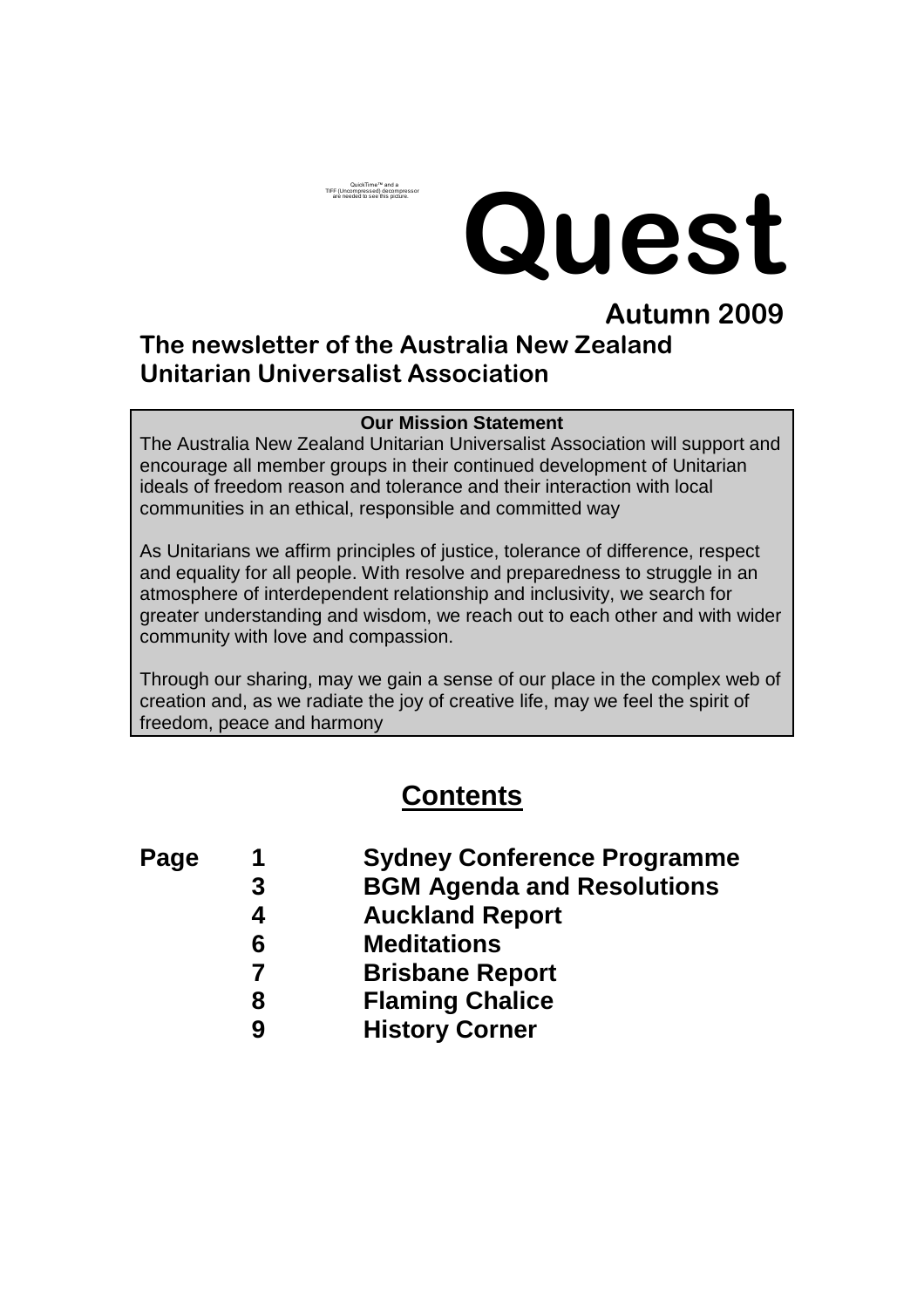## *"Think Truly, Speak Bravely, Act Justly"*

## **ANZUUA CONFERENCE 2009 Friday October 2 to Monday October 5**

## **Venue: The Centre, Randwick ([www.thecentre.com.au\)](http://www.thecentre.com.au/)**

| <b>Friday October 2</b>   |                                                                                                         |  |
|---------------------------|---------------------------------------------------------------------------------------------------------|--|
| $3pm - 6pm$<br>6pm        | Arrival & Registration "Settling in"<br><b>Meeting of ANZUUA Executive</b>                              |  |
| 7pm                       | DINNER smorgasbordfollowed by free time                                                                 |  |
| <b>Saturday October 3</b> |                                                                                                         |  |
| 8am-9am:                  | <b>Breakfast (provided by The Centre)</b>                                                               |  |
| 9.45am                    | Greeting/Welcome "Connection to the land"<br><b>Convenor: Peter Crawford</b>                            |  |
| $10am-$                   | <b>Bob Carr- Official Opening</b><br>"Challenge to the conventional wisdoms"<br><b>Question Session</b> |  |
| 10.35am                   | <b>Rev. Bill Crews</b><br>"Media and Charity work in a big city"<br><b>Question Session</b>             |  |
| 11.10am                   | <b>Morning Tea</b>                                                                                      |  |
| 11.45am                   | <b>Diane Kynaston</b><br>"Men and Women in Religion"<br><b>Question Session</b>                         |  |
| 12.30pm-2pm:              | <b>LUNCH-BBQ</b>                                                                                        |  |
| 2.15pm                    | <b>Mark O'Connor</b><br>"Poetry, People & Spirituality"<br><b>Question Session</b>                      |  |
| 3pm                       | <b>Afternoon Tea</b>                                                                                    |  |
| 3.45pm                    | <b>ANZUUA Biennial General Meeting</b><br>Session one.<br>See Page 3 for details                        |  |
| 7pm                       | DINNER/ Chinese Banquet + music/entertainment                                                           |  |
|                           |                                                                                                         |  |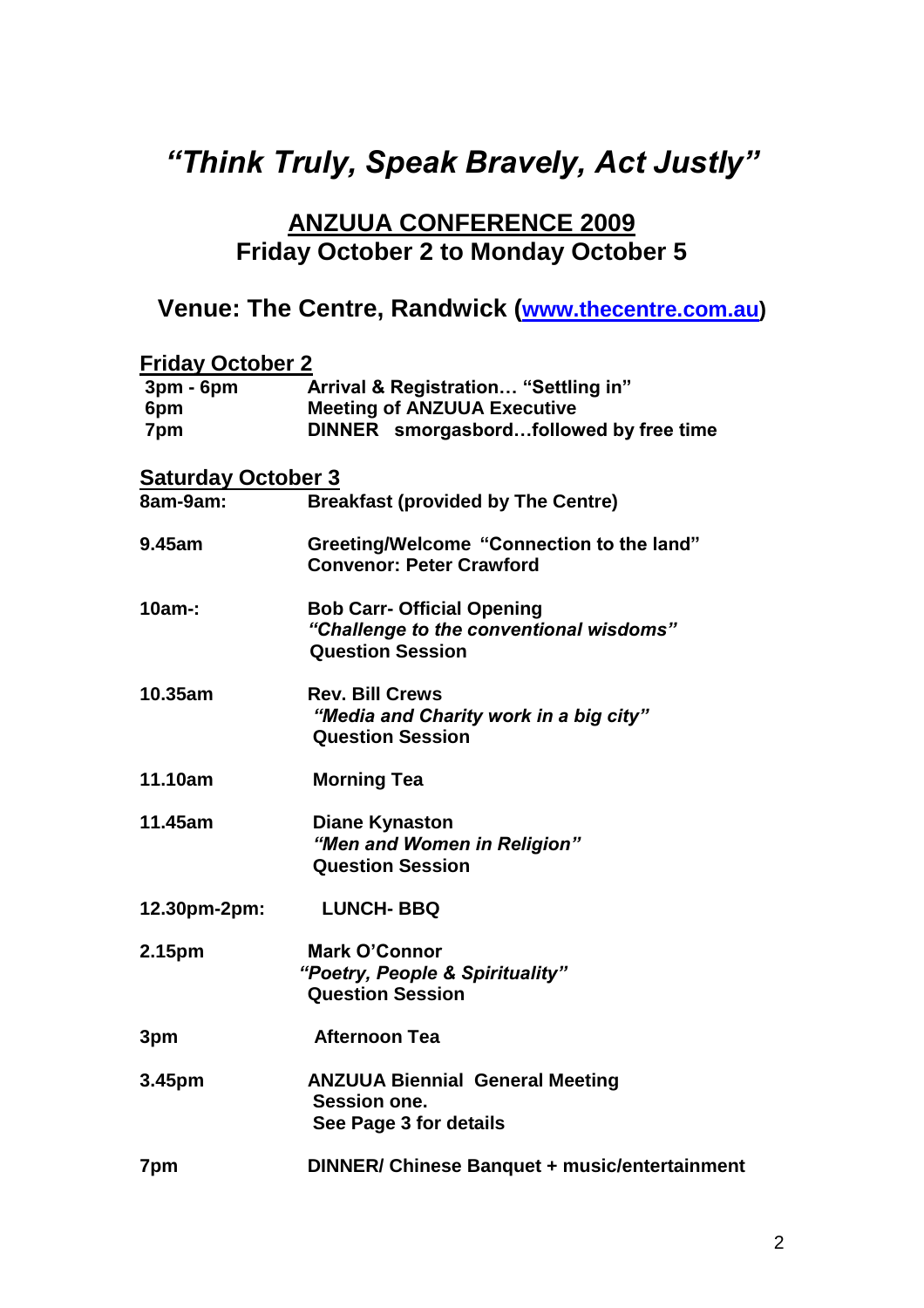#### **Sunday October 4**

| 8am                     | <b>Breakfast</b>                                                                                                                                                                                                                                                                                                                                                         |
|-------------------------|--------------------------------------------------------------------------------------------------------------------------------------------------------------------------------------------------------------------------------------------------------------------------------------------------------------------------------------------------------------------------|
| 10am                    | <b>Church Service conducted by Ian Ellis-Jones</b><br><b>Flower Communion held in the Chapel</b>                                                                                                                                                                                                                                                                         |
| 11.30am                 | Lunch                                                                                                                                                                                                                                                                                                                                                                    |
| 12.30pm                 | <b>ANZUUA Biennial General Meeting</b><br><b>Session Two</b><br>See Page 3 for details                                                                                                                                                                                                                                                                                   |
| 2.15pm                  | Peter Ferguson "Unitarianismwhere to now?"<br><b>Question Time</b>                                                                                                                                                                                                                                                                                                       |
| 3pm-6pm:                | <b>WORKSHOPS</b><br>You can choose 2 from the following:<br>> The Power of Music- Chad Vinden & Megan Woods<br>> Post Modern Prayer & Meditation- Walter Mason<br>$\triangleright$ Release your inner-world through writing- Mark<br>O'Connor<br>$\triangleright$ Charity work- practical tips-Li & Alan Clarke<br>$\triangleright$ Effective communication- Nadia Repin |
|                         | Each workshop will run for 90 minutes and then will be repeated.                                                                                                                                                                                                                                                                                                         |
| 6pm                     | free time                                                                                                                                                                                                                                                                                                                                                                |
| 7pm-                    | Italian cuisine- Pasta & Pizza<br><b>DINNER</b>                                                                                                                                                                                                                                                                                                                          |
| <b>Monday October 5</b> |                                                                                                                                                                                                                                                                                                                                                                          |
| 8am                     | <b>Breakfast</b>                                                                                                                                                                                                                                                                                                                                                         |
| 10am                    | <b>ANZUUA Biennial General Meeting</b><br><b>Session Three</b><br>See Page 3 for details                                                                                                                                                                                                                                                                                 |

**12.30pm LUNCH 2.00pm FAREWELL**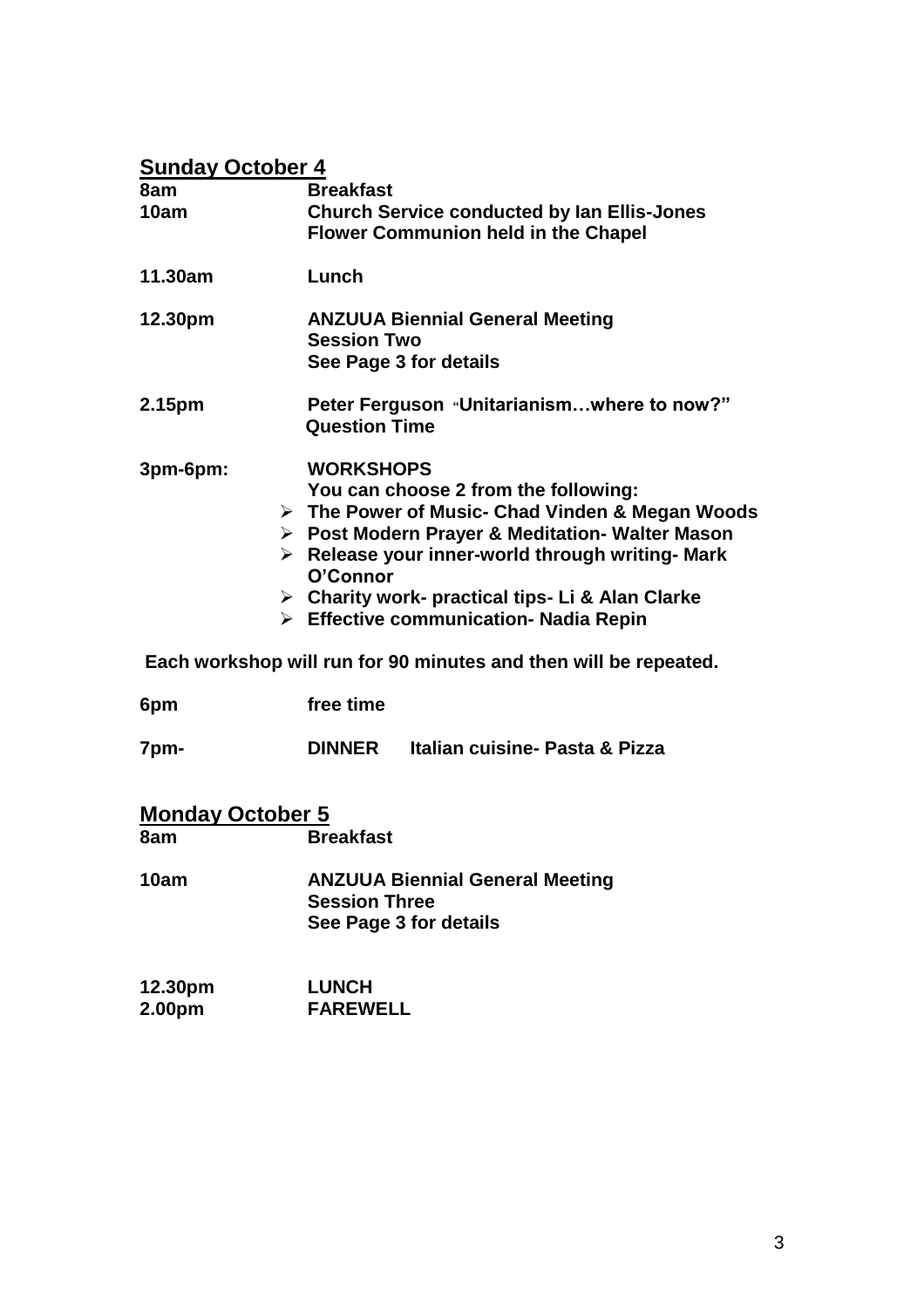## **Biennial General Meeting**

| Session 1 | Saturday $3.45$ pm $-6.30$ pm   |
|-----------|---------------------------------|
|           | <b>Recognition of Delegates</b> |
|           | Recognition of deceased members |
|           | Minutes BGM 2007                |
|           | <b>Group Reports</b>            |
|           | <b>Treasurers Report</b>        |
|           | <b>Presidents Report</b>        |
|           |                                 |

Session 2 Sunday 12.30pm – 2.00pm Approval of Constitution Approval of website Protocol Member's Resolutions

Session 3 Monday 10.00am – 12.00pm Member's resolutions continued Election of Officers Selection of Management committee Election of Quest Editor Flaming Chalice Award

## **Resolutions**

In addition to the three resolutions submitted by the executive (approval of the constitution, rules of membership and website protocol), there have been two other resolutions submitted for discussion. These are:

#### 1. Submitted by Perth

#### **"That the office of Editor of QUEST become an elected position and that nominations be received at each biennial meeting."**

#### 2. Submitted by Christchurch

#### **Introduction**

We believe that an important task facing all ANZUUA groups in the next few years is finding and articulating our distinctive "down-under" voice. Central to that process is the availability of a local service manual to supplement Singing The Living Tradition and Hymns for Living, which are currently the most widely used. Therefore we propose

**"That ANZUUA commit resources and energy to the production of an anthology of our own music and writings. "**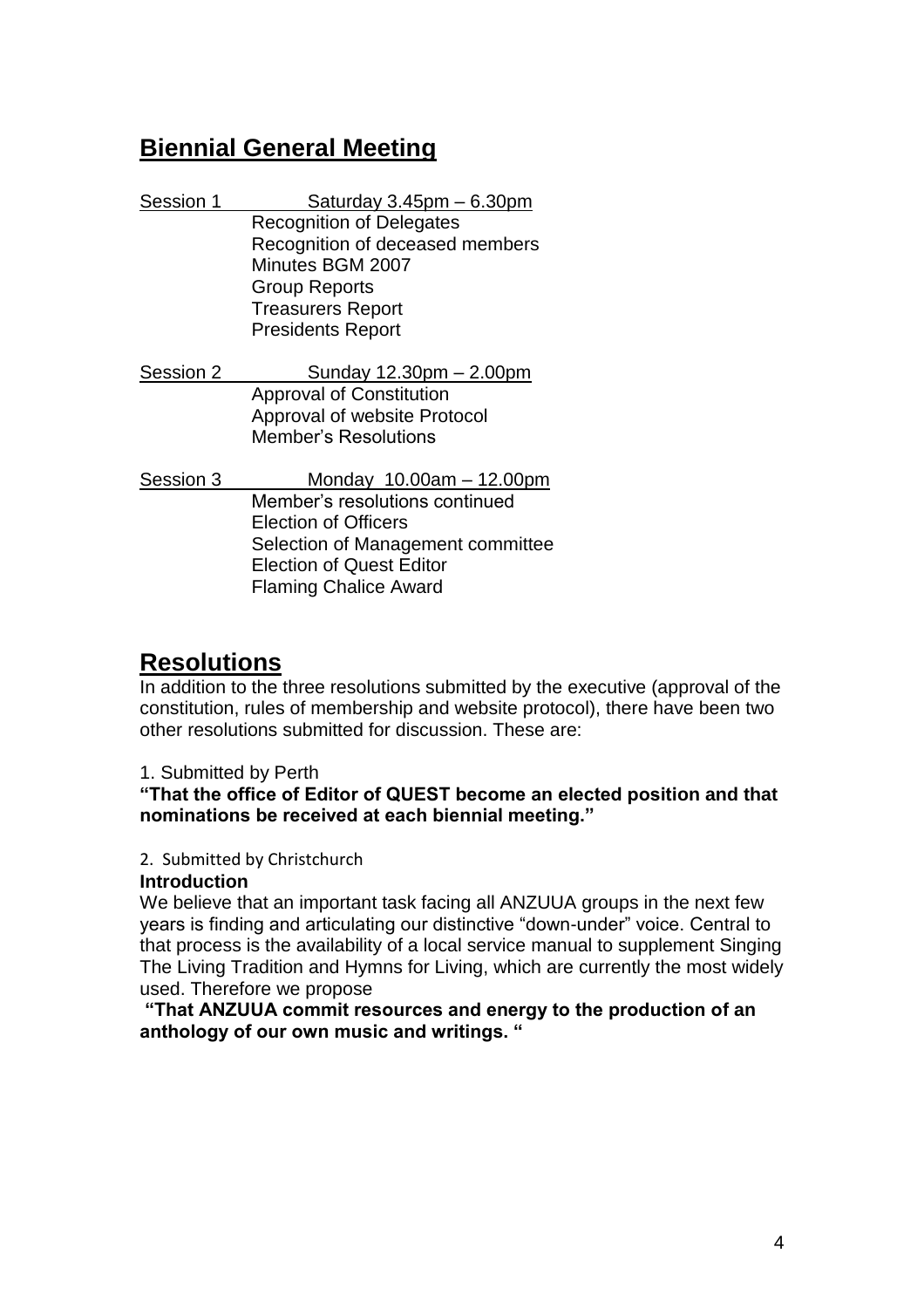## **Auckland Report**

#### by Rev. Dr. Max Moss A fully accredited UUA Minister

- 1. *e* x *e* = "Life will go on, but not as we know it."
- 2. Auckland's year in review: interim ministers, renovations, membership.

*e* x *e =* "Life will go on, but not as we know it."

I begin with the two challenges on the minds of Auckland Unitarians: the economy and the environment. Environmental degradation accelerates, exceeding even the worst predictions of only five years ago. The manic credit spending spree of the past two decades has only begun to implode. Taken together, I cannot foresee what life will be like in a decade. Some environmental consequences will worsen: draught, famine, destructive tropical storms, population upheavals, wars for water, etc. Some economic consequences have just begun to take their toll: unemployment, bank failures, nations going bankrupt, currencies becoming worthless (sometimes overnight), etc. But what new forces will impact us? How will environmental and economic changes interact? I do not know. The best economic advice I have read says keep your job, pay off debt, downsize wherever possible, economize, save. If you don't need it, sell it. Cash is king.

From the perspective of ANZUUA, economic downturns are bad for churches. Many churches and denominations did not survive the Great Depression. Church is a leisure activity. People who cannot keep a roof over their heads and food on the table do not have the time or money to participate in church. What to do? Value every member. Be a supportive community, a place where people can find help. Be a compassionate listener. As anger and extremism increase, be a voice for understanding and tolerance. Be attuned to racial minorities in your city. Racism increases in a bad economy. Build bridges. Share. Share meals (pot lucks). Share your space. Share your time.

I do not have a "quick fix." I know it is better to anticipate change than to ignore its likelihood and then curse it. Life will go on, but not as we know it.

2. Auckland's year in review: interim ministers, renovations, membership.

Twelve months ago we were part way through the interim ministry of Rev. Vann Knight, a dual citizen (Canadian/USA) on sabbatical from his church near Boston. Vann was a Baptist by birth and ministerial training. He became a UU because religious wisdom is found in all the great religions, not just the Bible and life of Jesus. Theologically and liturgically, Vann was very different from any of our previous interim ministers. His services were much more meditative with readings from many religions East and West. During Vann's ministry we vacated our building for several months while it underwent its first major renovation in a century, including a new wood floor, refinishing the walls and ceiling of our main room, correction of a long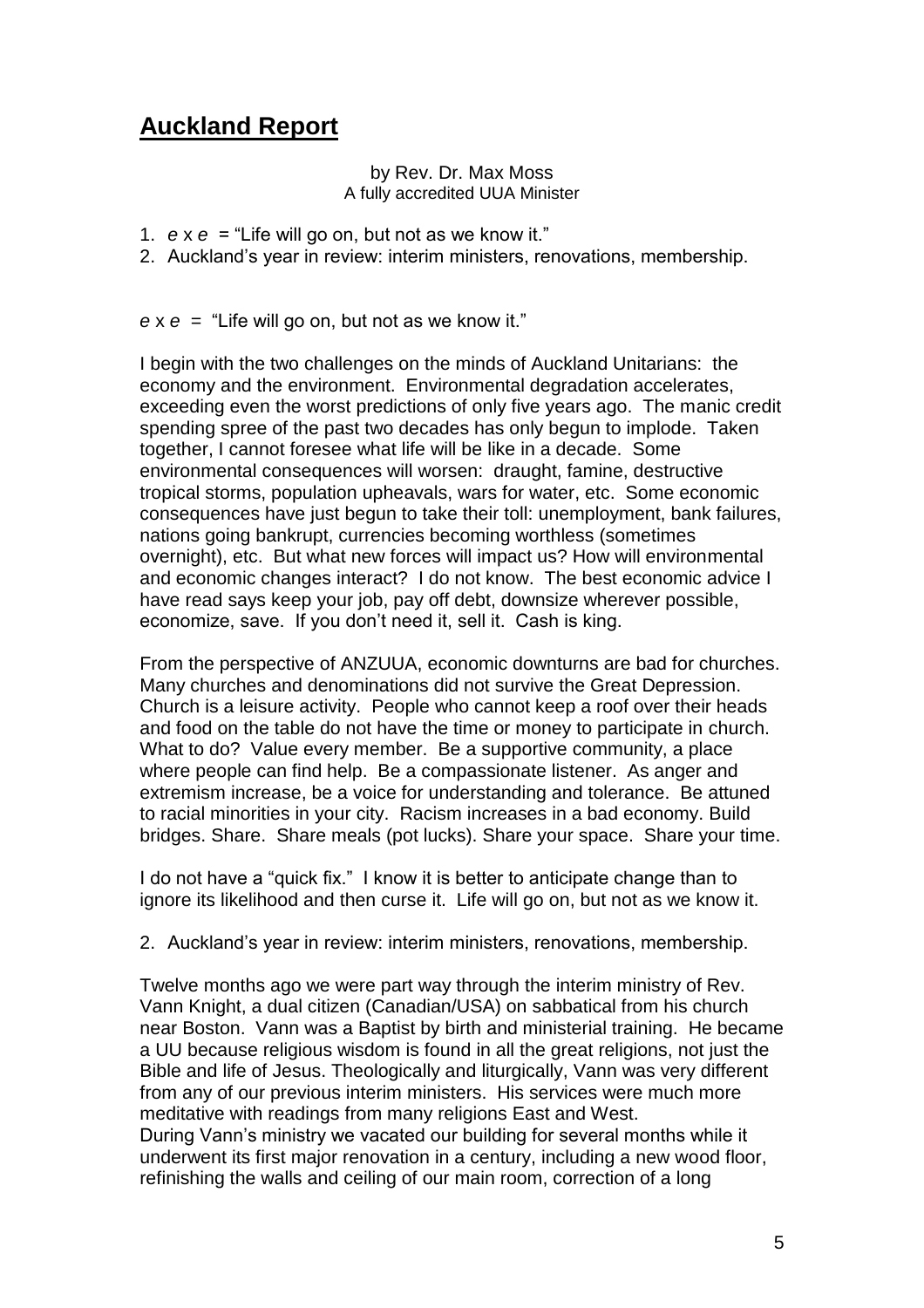standing design flaw in our roof, repairs to the front entrance, new upstairs carpeting, and a host of minor repairs. The overall result is an uplifting feeling of being in a smart building.

In February 2009 we welcomed Rev. Dr. Gretchen Woods, a very dynamic "church builder" minister from Oregon. Her church in Corvalis is one of the fastest growing in the UUA. A former music teacher, Gretchen has lifted our music program as she focuses on her main area of expertise: churches as social systems.

The "dark years" (2002-04) are mostly behind us. We are delighted to have younger new members attending regularly and a small but regular group of children every Sunday morning. Two legacies of the 2002-04 debacle linger: some of our long standing members who quit in disgust have never returned. These were some of our core leaders upon whom every organization depends. They cannot be replaced quickly. We have also yet to recoup the decline in pledges which began in 2002 and accelerated through 2004. But the building, which was badly abused during that era, has been renovated. That is a major step towards improving how we feel on Sunday mornings.



Members of the Auckland Unitarian church enjoying their ANZAC day pot-luck supper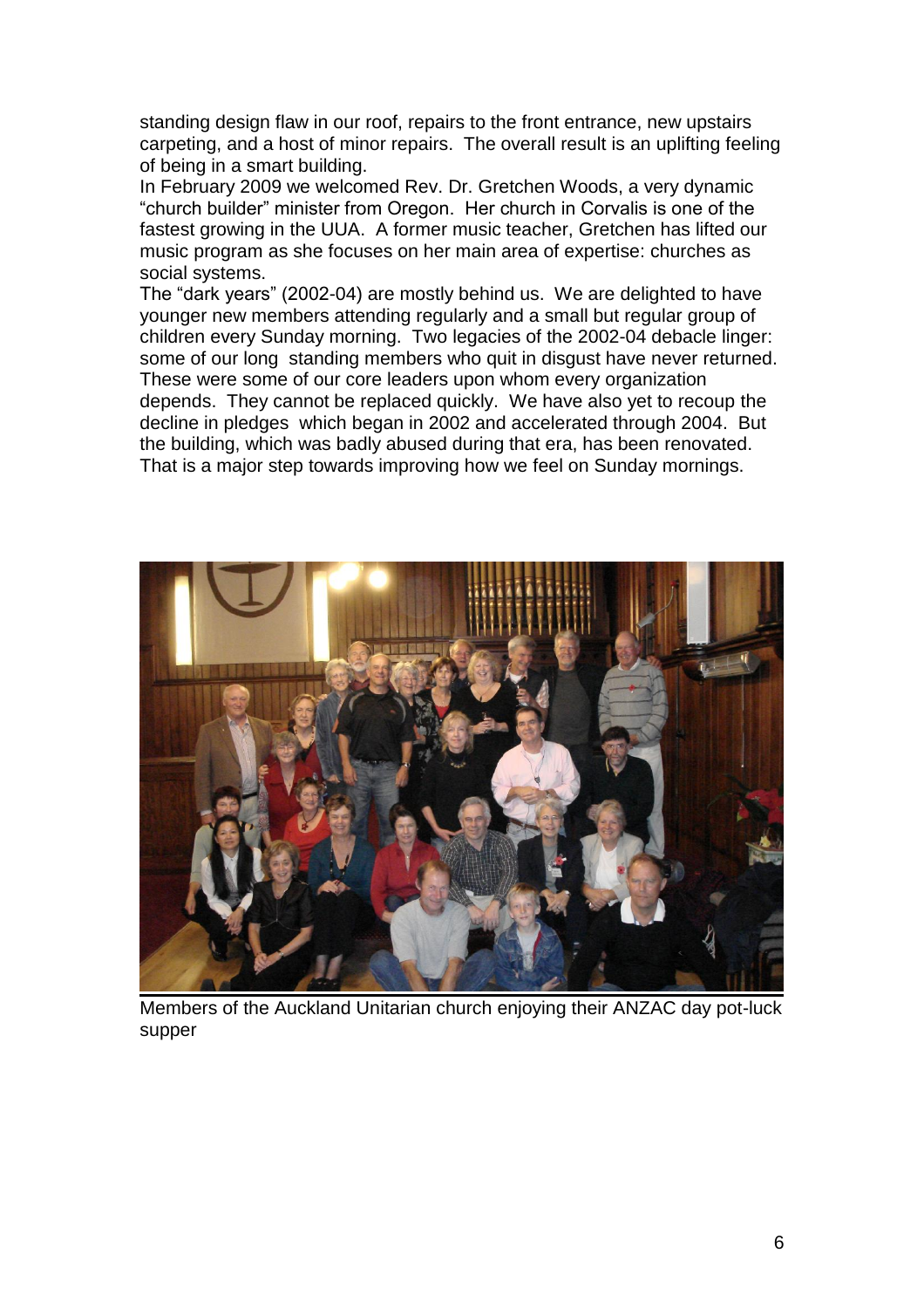#### **MEDITATIONS** (A continuation of the previous Meditations ) By Robert Halsey

4.

What is my pain? What is my fear? - it is but your mechanism to come into Be-ing. -It is only in my silence that I shall find my faith to grope my way to the unfolding shekinah and know that it is you who grows out of all that is lost along the way, who grows out of our pains and fears to a future where we shall find you waiting

5.

You are "creation" where there's been no creation You are you, have always been; Been coming anew and into Be-ing, And me in and with you.

6.

Death is my deliverer, when I shed my ego and am transformed into my coming self that is formless, nameless, released into endlessness of my new unknowing, in the one and only, and into the Only One, in a sacred Unity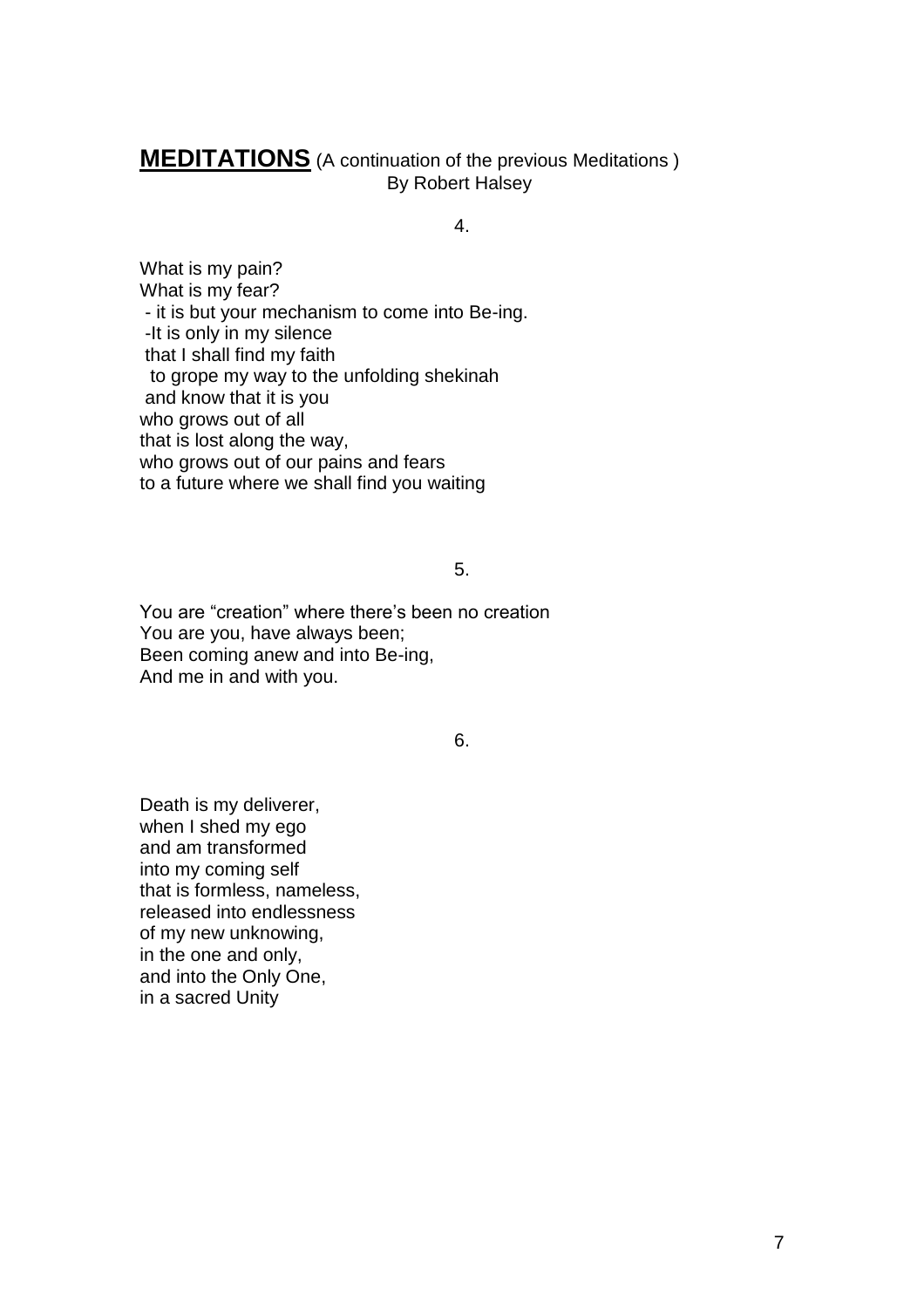#### **Brisbane Report Brisbane Unitarian Universalist Fellowship (BUUF)**

The one constant in the experience of our Brisbane fellowship is change, as our small and plucky group continues to meet regularly with layled services miraculously coming together on the first and third Sunday of each month. Our meeting place is now at the Brisbane Bridge Club, Frederick St, Annerley, an air-conditioned, carpeted space with a modern kitchen and an adjoining room we can use for a children's program when needed. The building is located in a park and is close to bus and train transport. After recent less-than-ideal venues, we hope to call this space our home for some time to come. There certainly is room for growth.

The new venue was preceded by the construction of a new website. It went live in October 2008, is updated regularly and continues to attract interest with some people admitting to regular observation before actually joining us in a service. Thanks to Management Committee president James Hills for his creativity and persistence in building this very professional space – the address is [www.brisbaneuu.org.au.](http://www.brisbaneuu.org.au/) The new venue and new web page represent the achievement of two major goals set by the Management Committee, itself a new initiative from 2008.

A third recent major achievement for BUUF was our inaugural celebration of All Heretics' Day on 28<sup>th</sup> March, the Saturday before April Fool's Day. This took the form of a public forum chaired by our own Kathryn Crissman and featuring Brisbane feminist and sociology lecturer Susan Kentlyn and artist and environmentalist Kim Peart (also a congregation member). Both spoke of their experiences of heresy (holding ideas and opinions that conflicted with conventional beliefs and practices) and stimulated thoughtful discussion in the small yet enthusiastic audience. Susan Kentlyn will long be remembered for her forthright description of her evolution from Pentecostal minister's wife to lesbian, feminist while Kim Peart's vision of compassion as a way of life now and in the future resounded with many. This was BUUF's first public event of this type and a valuable learning experience. Although we found it difficult to promote the concept of All Heretics' Day in Brisbane we plan to celebrate it again next year hopefully with guest presenter Fr Peter Kennedy who was recently sacked by the Catholic Church for his inclusive interpretation of church rituals and Christian theology.

Our first service for 2009 was on Ephinanies and the Gift of Instinct and was held in mid January, the first in our new venue. We followed this with a Water Service, symbolising our coming together again after the summer holidays, in what is becoming an annual tradition. Services have continued to be varied and thought provoking: living in the present moment as per Eckhardt Tolle; ethical eating; thanksgiving; the environment; one Unitarian's exploration of death; counter child-trafficking; and the three-stranded rope of UU – classical humanism, rationalism and Christianity.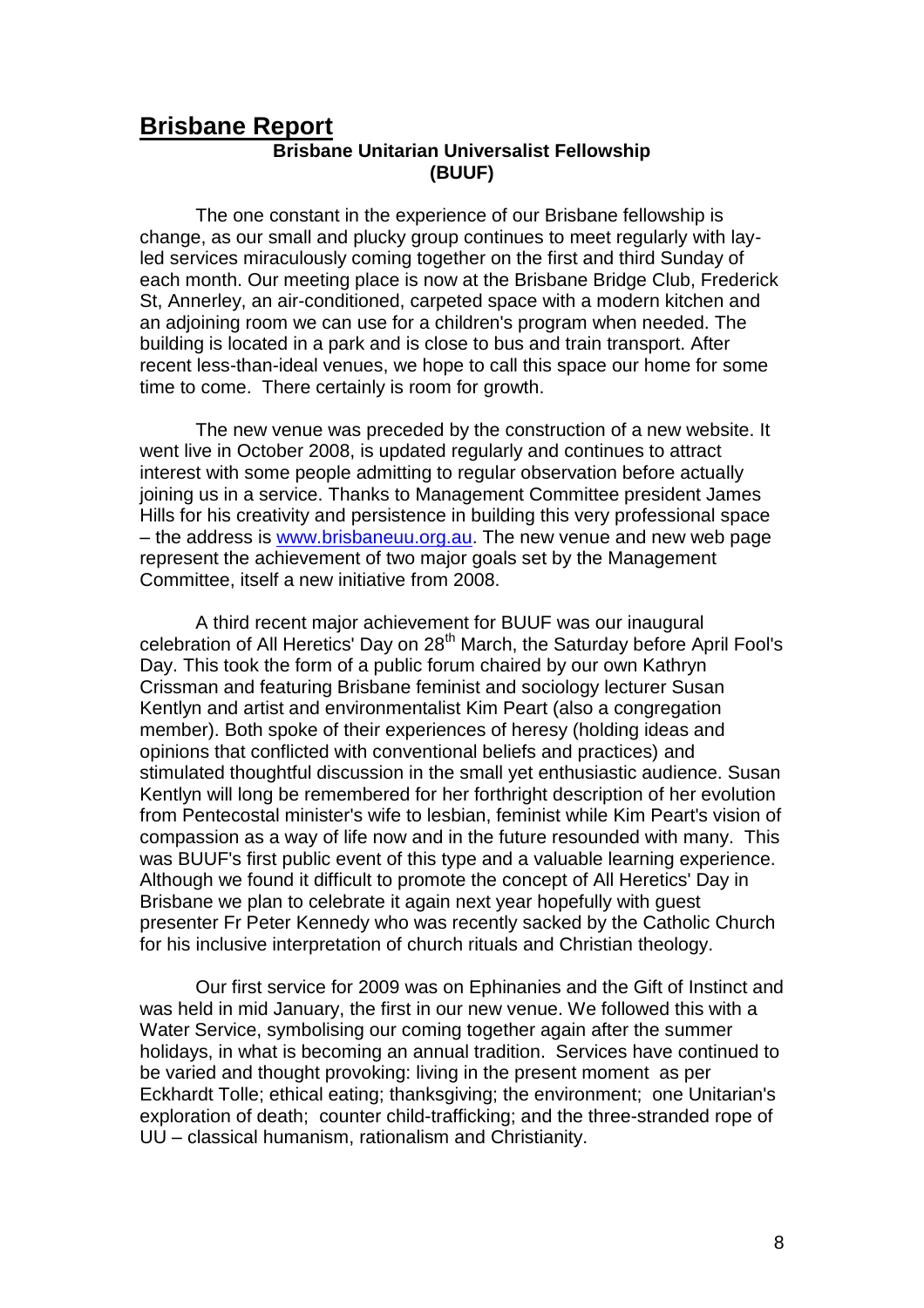At almost every service we welcome new faces, ranging from visitors from USA travelling through to others who are in Brisbane for short or longerterm work commitments. A small number of new local people have also joined this year, happy to be with a group expressing Unitarian principles. We socialise over tea and coffee and a share a light snack after each service with the new venue being very conducive to extended conversations over coffee and food. Another social occasion is the monthly book-club meetings where wide ranging book topics have been discussed during the year.

Our much anticipated Annual Retreat on Springbrook Mountain in the Gold Coast hinterland in mid-July will see us plan for the future and enjoy the natural peace and restorative energy of this beautiful environment, not to mention the delicious home-made vegetarian meals!

Several members also plan to attend the ANZUUA Conference in Sydney in October, valuing the opportunity to connect with Unitarian Universalists in our part of the world.

Renee Hills

## **Flaming Chalice**

## *ADZUUA*



To all whom these Letters shall come Greeting The Australia Dew Zealand Unitarian Universalist Association on recommendation of their Executive Board has conferred upon

the Order of the Flaming Chalice with all the Rights Privileges and Honours thereunto appertaining

> Given at the 2009 ADZUUA Biennial Conference, Sydney, Australia this day of October, two-thousand nine

> > Secretary

**Treasurer** 

**This is a suggestion from Leo Leriche, of Perth, for the Order of the Flaming Chalice. What do you think?**

President